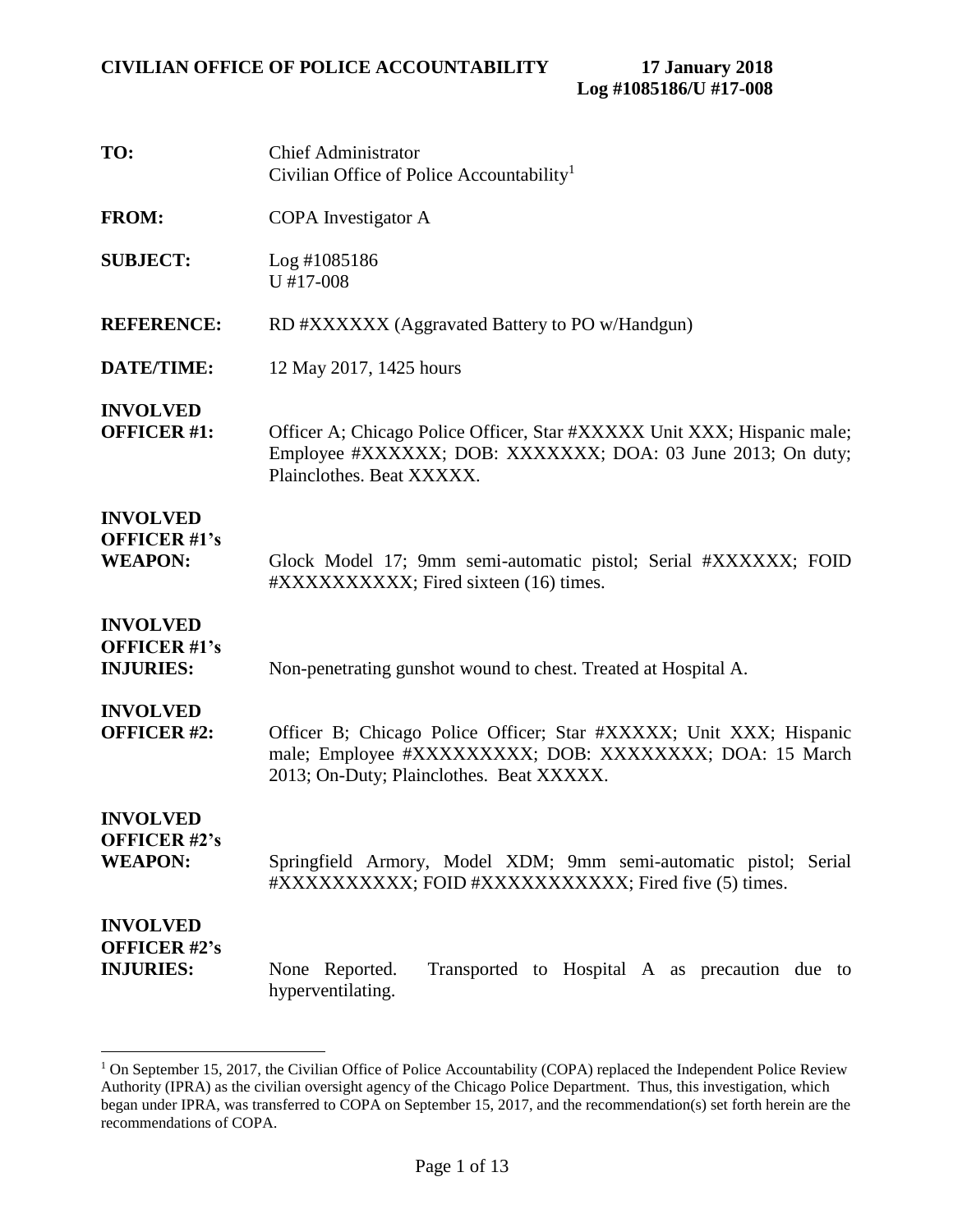| <b>SUBJECT:</b>                             | Subject 1; black female; DOB: XXXXXXXX; XXX N. Kenneth Avenue; IR<br>#XXXXXX           |
|---------------------------------------------|----------------------------------------------------------------------------------------|
| <b>SUBJECT's</b><br><b>INJURIES:</b>        | Several gunshot wounds to the body. Transported to Hospital B.<br>Stable<br>condition. |
| <b>SUBJECT's</b><br><b>WEAPON:</b>          | Ruger Model P89; semi-automatic pistol; Serial #XXXXXXX; Black finish.                 |
| <b>LOCATION:</b>                            | XXXX W. Maypole Avenue (sidewalk)                                                      |
| <b>TIME OF IPRA</b><br><b>NOTIFICATION:</b> | 12 May 2017, 1505 hours                                                                |
| <b>TIME OF IPRA</b><br><b>RESPONSE:</b>     | 12 May 2017, 1537 hours                                                                |

### **INTRODUCTION:**

On 12 May 2017, at approximately 1427 hours, Officers A and B were on routine patrol in the vicinity of XXXX W. Maypole Avenue when they encountered Subject 1, whom they believed to be involved in narcotics trafficking. Unknown to the officers was the fact that Subject 1 was in possession of a handgun she purchased with the purpose of using it to commit suicide. The officers attempted to conduct an investigatory stop when, without warning, Subject 1 shot Officer A in the chest and then pointed her firearm at Officer B still seated in the police vehicle. Both officers returned fired, striking Subject 1 several times. Officer A and Subject 1 survived their gunshot wounds.

### **APPLICABLE RULES**

Chicago Police Department General Order, GO 03-02-03; Firearms Discharge Incidents Involving Sworn Members

### **INVESTIGATION:**

The **Preliminary Report** related that Officers A and B were traveling west on Maypole Avenue in their assigned dark, blue unmarked CPD Ford Explorer when they observed Subject 1 in what appeared to be a narcotics transaction with an unidentified male subject on the south sidewalk. The officers decided to stop and investigate Subject 1 and the unidentified male subject. Officer B performed a U-turn and traveled a short distance east on Maypole Avenue. Subject 1 began to walk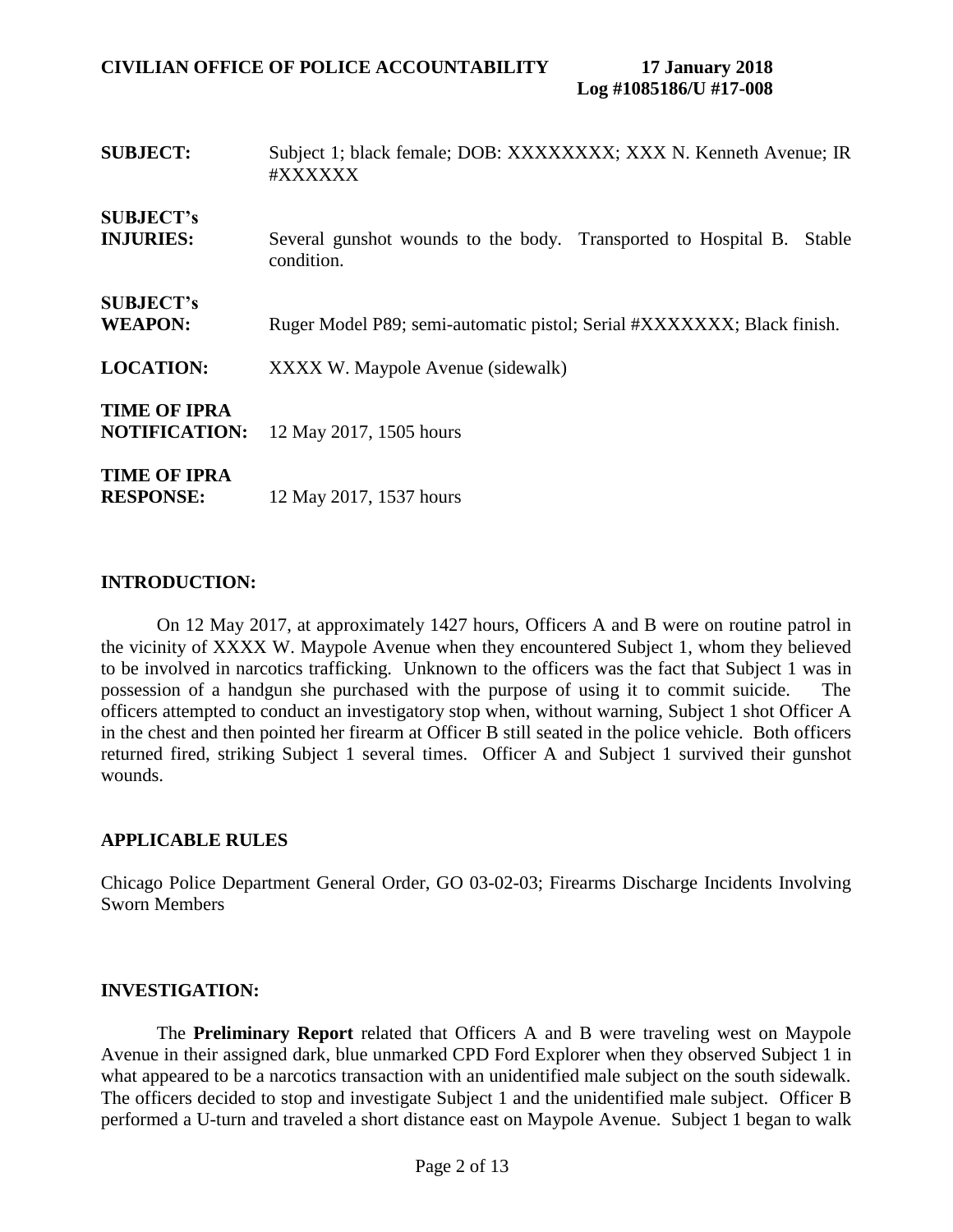### **CIVILIAN OFFICE OF POLICE ACCOUNTABILITY 17 January 2018**

### **Log #1085186/U #17-008**

east on the sidewalk toward Kenton Avenue. Officer A exited the police vehicle and instructed Subject 1 to stop. Subject 1 continued to walk east and Officer A followed her on foot as he repeatedly ordered her to stop. Officer B drove east on the street parallel to Subject 1. As Subject 1 ignored Officer A's repeated orders to stop she said words to the effect of, "You don't want to mess with me." Subject 1 then began to run east on the sidewalk.

As Officer A chased Subject 1 he saw her move her hands in front of her body. Officer A then heard what he believed sounded like the slide of a semi-automatic handgun cycling a round into the chamber. When Subject 1 reached the parking area for business at XXXX W. Maypole Avenue she turned and pointed a semi-automatic handgun directly at Officer A. Subject 1 and Officer A then discharged their firearms at each other. Subject 1 continued to run east through the business's lot as Officer B continued to drive parallel to her. Subject 1 then pointed her firearm at Officer B, who discharged his firearm at her through the open front passenger window of the police vehicle. Officer A, who also continued to chase Subject 1, fired a second volley of shots at Subject 1.

Subject 1 continued to run for several feet before falling to the pavement directly in front of the business's overhead bay door, located on the east end of the building. Subject 1 was taken into custody and EMS was requested. Subject 1 repeatedly said to the officers, "I fucked up" and "you killed me."

After Subject 1 was in custody it was discovered that Officer A had been shot in the front of his vest, and that the fired bullet damaged his flashlight which was in a pocket on the front of the vest. (Att. 4)

**Subject 1's Arrest Report** (CB#XXXXXXXX) stated that she was placed into custody after pointing and discharging a firearm at Officers A and B, subsequently striking Officer A on his chest. A name check revealed a warrant (CWXXXXXXX) for Subject 1's arrest. The report stated that Subject 1 was shot during her arrest and never arrived in a Chicago Police Department Lock-Up.

In the "Watch Commander Comments" section of the report it was noted that on 13 May 2017, at 2313 hours, Attorney A visited Subject 1 at Hospital B, at which time Subject 1 related that she did not wish to speak with any CPD Members. (Att. 9)

**Officer A's Tactical Response Report** and **Officer's Battery Report** characterized Subject 1 as an "assailant" whose actions were likely to cause death or great bodily harm. It was further reported that Subject 1 discharged a semi-automatic pistol at Officer A, striking him on his chest. Officer A then discharged his firearm 16 times at Subject 1. (Att. 10)

**Officer B's Tactical Response Report** and **Officer's Battery Report** characterized Subject 1 as an "assailant" whose actions were likely to cause death or great bodily harm. It was further reported that Subject 1 pointed a 9mm semi-automatic pistol at Officer B after she discharged that firearm multiple times at, and subsequently striking, Officer A. Officer B then discharged his firearm at Subject 1 5 times. (Att. 12)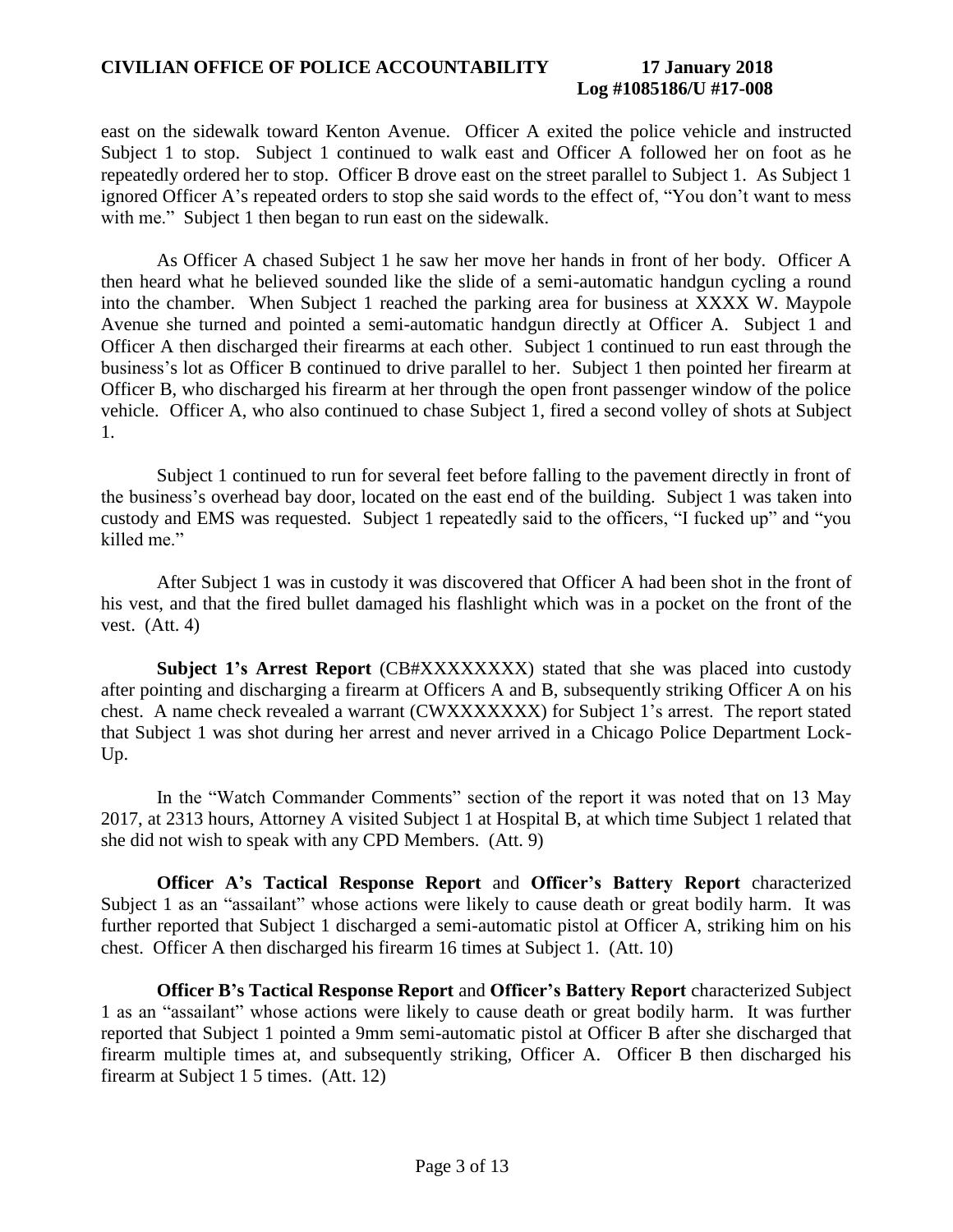### **CIVILIAN OFFICE OF POLICE ACCOUNTABILITY 17 January 2018**

## **Log #1085186/U #17-008**

The **Office of Emergency Management and Communication (OEMC) PCAD Printouts** stated that on 12 May 2017, at 1425 hours, a "10-1"<sup>2</sup> was issued due to multiple gunshots being fired at Beat XXXXX (Officers A and B). At 1429 hours it was reported that a police officer had been shot near XXXXXXX Avenue and Maypole Avenue. EMS was requested for the police officer and the offender. (Atts. 18-20)

In his **Synoptic Report – Weapons Discharge-Hits Report**, Sergeant A stated that on 12 May 2017, at 1915 hours, he began the twenty-minute observation period of Officer B. At 1938 hours, the breathalyzer examination was performed on Officer B, resulting in a BrAC<sup>3</sup> of .000. At 1925 hours Officer B provided a urine sample. (Att. 66)

In his **Synoptic Report – Weapons Discharge-Hits Report**, Sergeant A stated that on 12 May 2017, at 1930 hours, he began the twenty-minute observation period of Officer A. At 2001 hours, the breathalyzer examination was performed on Officer A, resulting in a BrAC of .000. At 1945 hours Officer A provided a urine sample. (Att. 65)

**Evidence Technician Photographs** depict Subject 1's damaged cell phone; grey and black Hanes boxer-brief shorts with two holes and stained with blood; her white hooded jacket stained with blood and an apparent fired casing inside it; a white blood-stained T-shirt; red pants with what appears to be holes in the left pants leg; and a pair of blood-stained gym shorts with holes in them.

Photographs also depict Subject 1's black semi-automatic Ruger P89 handgun, as well as Officer A's damaged flashlight and protective vest.

The photographs also depicted the location of incident, which showed numerous fired casings on the pavement, apparent bullet holes in the overhead doors of the commercial building, and fired casings inside the involved officers' vehicle. There were two fired casings in the center console, one fired casing in the rear cargo area, one on the backseat, and another on the floor behind the front passenger seat. (Att. 51-59)

There were no **Police Observation Devices (PODs)** located in the vicinity of this incident. (Att. 17)

Two **Chicago Department of Transportation (CDOT) Cameras** (Camera #XXXX and Camera XXXX) located at XXXX W. Washington Boulevard did not have a view of the location of this incident. (Att. 73)

**An Illinois State Police (ISP) Laboratory Report** dated 17 July 2017 stated that Officer A's firearm (Inventory #XXXXXX) was examined and found to be operable. It was determined that 16 of the recovered fired cartridges were fired from Officer A's firearm.

<sup>&</sup>lt;sup>2</sup> A "10-1" is the call a police officer would make over the radio indicating that the officer has an emergency and needs assistance.

<sup>&</sup>lt;sup>3</sup> Breath Alcohol Concentration.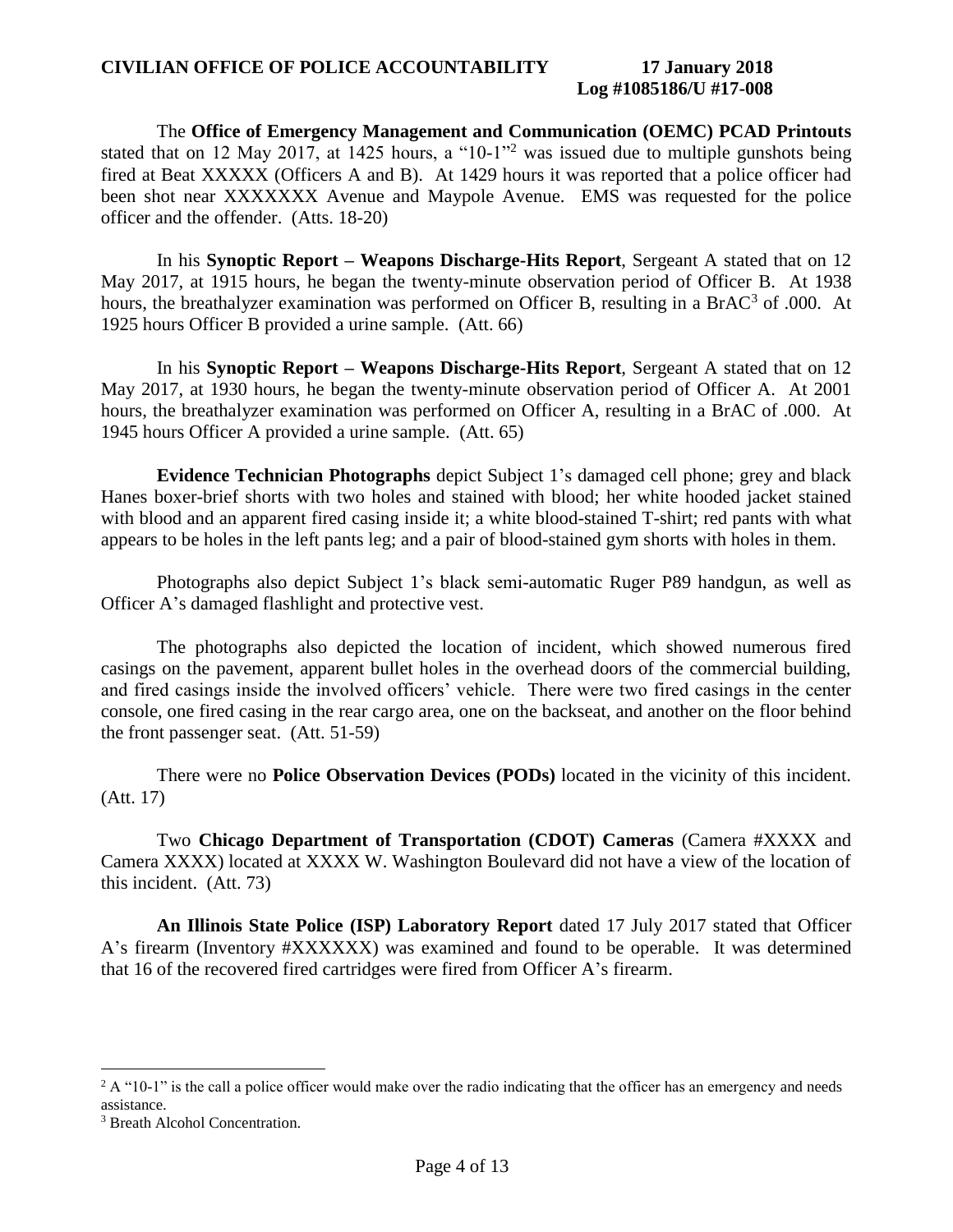### **CIVILIAN OFFICE OF POLICE ACCOUNTABILITY 17 January 2018 Log #1085186/U #17-008**

Officer B's firearm (Inventory #XXXXXX) was examined and found to be operable. It was determined that 5 of the recovered fired cartridges and 1 bullet fragment were fired from Officer B's firearm.

Subject 1's firearm (Inventory #XXXXXX) was examined and found to be operable. It was determined that 2 of the recovered fired cartridges were fired from Subject 1's firearm.

The ISP report also stated that 4 of the recovered bullets/bullet fragments were examined and determined to not have been fired from the firearms belonging to Officer B or Subject 1. The aforementioned bullets/bullet fragments also could not be identified or excluded as being fired from Officer A's firearm, nor could it be determined if they were fired from the same firearm.

Furthermore, 5 lead fragments were determined to not be suitable for further microscopic comparison. (Att. 79)

A **Chicago Fire Department's Ambulance Report** noted that on 12 May 2017, at 1427 hours, Ambulance #XX was dispatched to XXXX W. Maypole regarding a person down from an unknown cause. At 1428 hours, Ambulance #XX arrived at the aforementioned location, and the patient<sup>4</sup>. Subject 1 was examined and found to have sustained several gunshot wounds. At 1437 hours Ambulance #XX departed the scene and transported Subject 1 to Hospital B. (Att. 48)

**Medical Records** obtained from Hospital B related that Subject 1 entered the Emergency Room with multiple gunshot wounds. Subject 1 sustained gunshot wounds to the front of the left shoulder; left upper back over her left scapula<sup>5</sup>; the front of her lower right quadrant; the right flank<sup>6</sup>; right anterior knee<sup>7</sup>; left medial knee<sup>8</sup>; two to her right buttock; one to left buttock; and one to her left leg. Police informed hospital personnel that Subject 1 was pulled over by officers and she shot one of the officers. Subject 1 was subsequently shot multiple times. (Att. 76)

Criminal charges were filed against Subject 1 in Cook County Criminal Court Case #17CRXXXXXXX. Subject 1 was charged with several counts each of attempted murder; aggravated battery against a peace officer; aggravated discharge of a firearm against a peace officer; aggravated assault against a peace officer; and aggravated unlawful use of a weapon. That case is still pending as of the date of this report. (Att. 80)

### **Civilian Witness Statements**

**During a video recorded interview with CPD Detectives on 13 May 2017, Subject 1** stated early in the day of 12 May 2017 she bought a black 9mm handgun because she intended on committing suicide with it. Subject 1 stated that she could not recall who sold her the handgun. Subject 1 further explained that she was despondent because of the recent deaths of her brother and

<sup>4</sup> Now known to be Subject 1.

<sup>5</sup> Shoulderblade.

<sup>6</sup> Side.

<sup>7</sup> Front of the knee.

<sup>8</sup> Inside of the knee.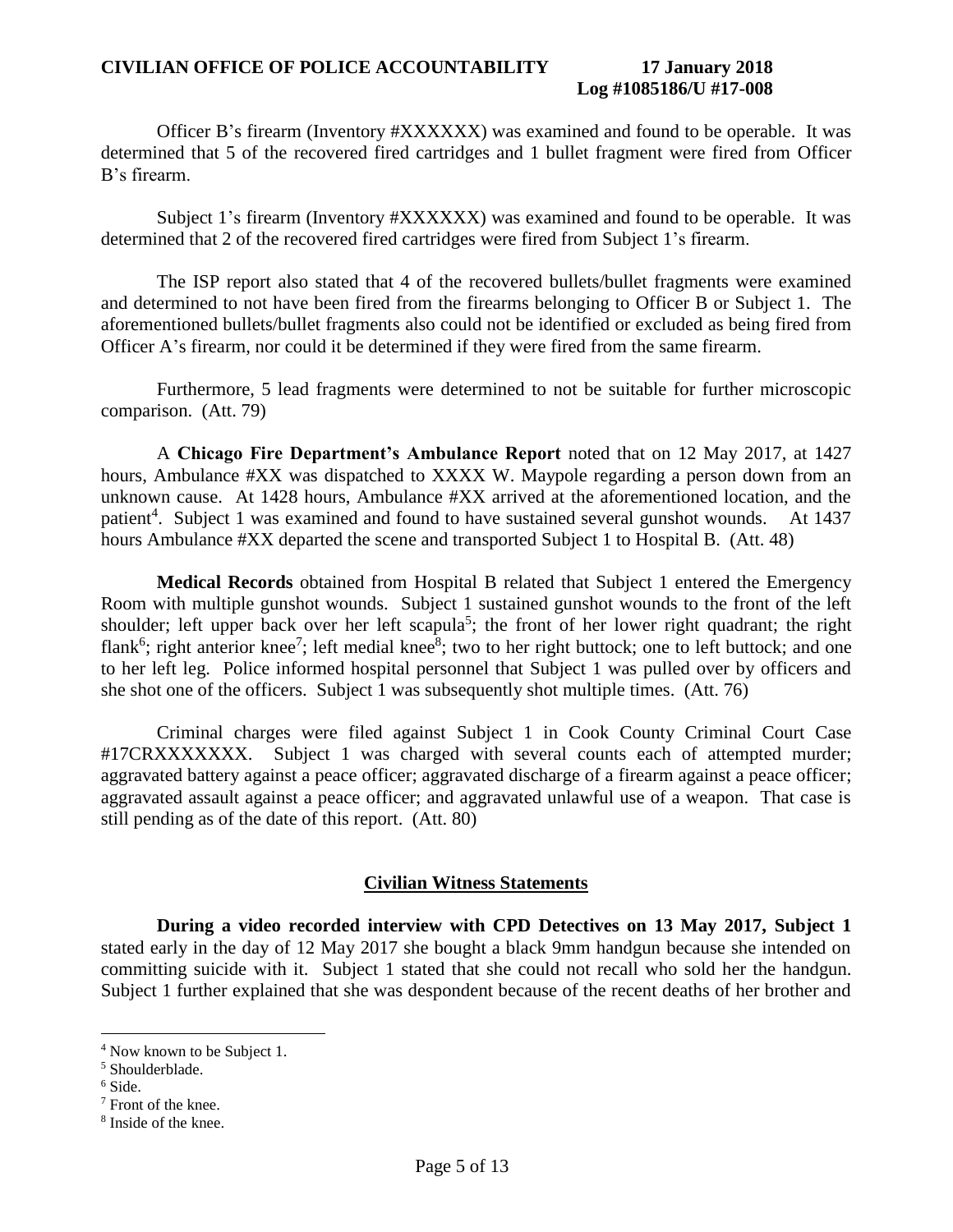# **Log #1085186/U #17-008**

her cousin. Subject 1 stated that she was listening to music on her earphones as she walked and her handgun was in the front waistband of her pants. Subject 1 saw an unmarked blue police vehicle drive past her, and a few moments later she "felt" someone following her. Subject 1 noticed that the unmarked police vehicle had turned around and was now following her. Subject 1 stated that she removed the earphones from her ears and heard the passenger officer<sup>9</sup> say to her, "Come here." Subject 1 replied, "Officer, I'm not in a good state of mind. I just lost my brother and cousin." Officer A then said, "Come here or I'll get out of the car." Subject 1 continued to walk away when she noticed Officer A exit the vehicle with his firearm drawn and she heard him say to her, "You might as well run." Frightened, Subject 1 began to run, at which time Officer A shot her, striking her on her left shoulder. Subject 1 stated that she then pulled her firearm from the front of her waistband, cycled a live round into the chamber by pulling the slide back, turned and pointed the gun at Officer A, who was running after her. Subject 1 fired one round at Officer A, after which she threw her gun and continued to run away. Subject 1 stated that the driving officer<sup>10</sup> also repeatedly shot at her as she ran. Subject 1 fell to the pavement and was subsequently handcuffed by Officer A.

Subject 1 stated that she never pointed her gun at the police vehicle or Officer B. Subject 1 denied shooting at Officer B. Subject 1 could only recall discharging her firearm once, which was when she shot at Officer A.

Subject 1 also told CPD Detectives that she should thank Officers A and B, explaining that had they not attempted to stop her she would have killed herself. Subject 1 stated that the officers probably saved her life. (Att. 60)

The **Cook County Public Defender's Office** represented Subject 1 and declined to allow IPRA to interview in furtherance of this investigation. (Atts. 33, 34)

 **During a telephone call with IPRA on 16 May 2017, Civilian 1** stated that she is Subject 1's cousin. Civilian 1 did not witness this incident, but did speak to Subject 1 over the phone while Subject 1 was in the hospital following the incident. Subject 1 informed her that she never had a gun and never shot a police officer. Subject 1 also told Civilian 1 that the police did not find any gunshot residue on her person or her clothes. Subject 1 explained to her that the officers pulled up and the driver exited the vehicle and immediately began shooting at her. Civilian 1 also stated that she spoke to several people who claimed to have witnessed the incident. These witnesses told Civilian 1 that Subject 1 did not have a gun. At the time of this phone call Civilian 1 did not have the names or contact information readily available. Civilian 1 agreed to provide IPRA with that information as soon as possible. Three days later, Civilian 1 telephoned IPRA and provided the R/I with the only witness<sup>11</sup> whose name and contact info she was able to obtain. (Atts. 27, 35)

During a telephone call with IPRA, **"Civilian 2"** stated that he heard between 10 and 13 gunshtos. "Civilian 2" stated that he did not witness the shooting, or what occurred leading up to the shooting. "Civilian 2" refused to provide an in-person interview or any additional information in furtherance of this investigation. (Att. 36)

<sup>9</sup> NKA Officer A.

<sup>10</sup> NKA Officer B.

<sup>&</sup>lt;sup>11</sup> The only information Civilian 1 had was the name "Civilian 2" and a telephone number:  $773-XXX-XXXX$ .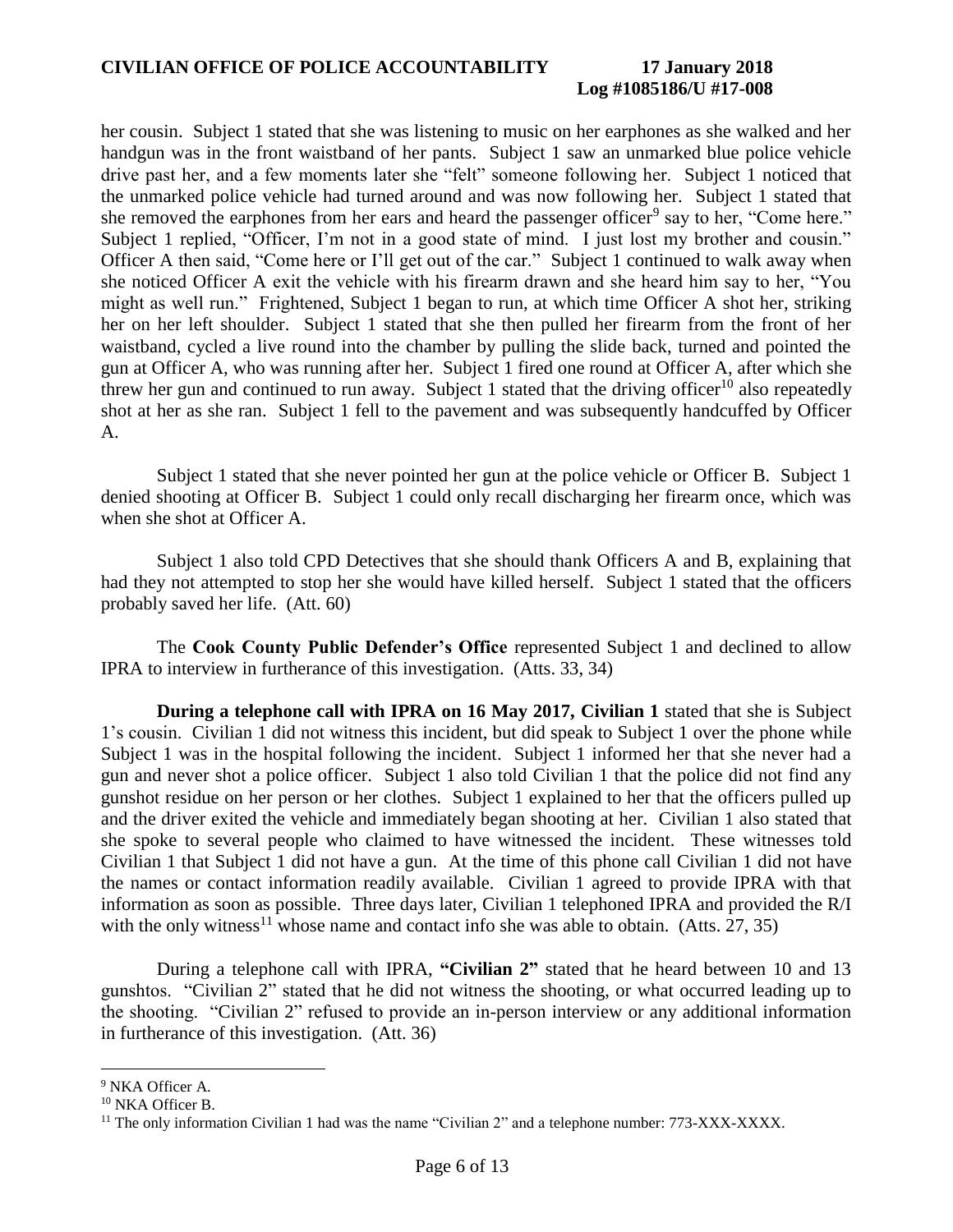**Attempts to interview the two additional witnesses (via letters, telephone calls, and personal visits) in furtherance of this investigation were unsuccessful.** During a canvass of the location of this incident, Civilian 3 was identified as a possible witness by her grandmother, Civilian 5. Unrelatedly, Civilian 4 provided reporters from the Chicago Tribune an interview on the day of the incident where he claimed to have witnessed this incident. It was reported that "Civilian 4, who lives on the block, said he was on his way home when a blue unmarked police car stopped in the middle of the street to talk to someone walking east on Maypole Avenue. As an officer opened his door, the person started running and shots were fired, he said. 'All of a sudden they were jumping out of the car,' Civilian 4 said. 'It wasn't even six or seven seconds and they were shooting.'" (Atts. 6, 72, 74, 75, 78, 80)

#### **Involved Officer Statements**

**In a statement to IPRA on 12 May 2017, Officer A** stated that he was working with his regular partner, Officer B, and they were in civilian clothes, driving an unmarked Ford Explorer. Officer B was driving and Officer A was in the front passenger seat. Officer A stated that they were on routine patrol in an area known for narcotics activity. They traveled west on Maypole Avenue, approaching XXXXXXXX Avenue, when he noticed two people on the south side of the intersection. One of the two people was wearing red pants.<sup>12</sup> Officer A stated that Subject 1 and the second person saw the officers and began to walk away from each other. Subject 1 walked north on the west sidewalk of XXXXXX Avenue and the second person entered a nearby apartment building. Officer A noted that their behavior was suspicious, and believed that they were involved in illegal narcotics activity. The officers turned south on XXXXXXXX Avenue and drove past Subject 1, who repeatedly looked over her shoulder at the officers. The officers drove around the block and then east on Maypole Avenue where they saw Subject 1 was then walking east on the sidewalk away from two other unknown people. Subject 1 continued to walk east on the sidewalk and subsequently ducked behind a row of cars parked along the curb on the south side of the street and out of the officer's view for a second or two. Based on his experience, Officer A believed that Subject 1 was involved in some aspect of narcotics trafficking and had ducked behind the cars to hide or conceal contraband. A few seconds later Subject 1 reappeared. Officer A exited the police vehicle and approached Subject 1. Subject 1 proceeded to walk east along the sidewalk, along the south side of Maypole Avenue, while looking over her shoulder at Officer A. Intending to conduct a field interview regarding the suspected narcotic activity, Officer A identified himself as a police officer and said, "Let me talk to you for a second, ma'am."<sup>13</sup> Subject 1 replied words to the effect, "You don't wanna fuck with me" or "You don't want none of this."<sup>14</sup> At the same time Subject 1 made sweeping motions with her hands. Officer A stated that he could clearly see that Subject 1 did not have anything in her hands at that point. Subject 1 continued to walk east on the sidewalk with Officer A walking behind her. Officer A closed the distance to about three or four feet of Subject 1 when she turned and looked at him. Subject 1 then grabbed her right side, turned, and ran east. Officer A chased Subject 1 and noticed that as she ran her left arm and hand were swinging back and forth but her right hand continually held her right side. Officer A saw Subject 1's left hand move toward the front of her body and explained, "And then I hear a rack. And, um, at that point I

 $12$  This person was subsequently identified as Subject 1.

<sup>&</sup>lt;sup>13</sup> Transcription of Officer A; P. 14, L. 1

<sup>14</sup> *Id*; P. 14, L. 5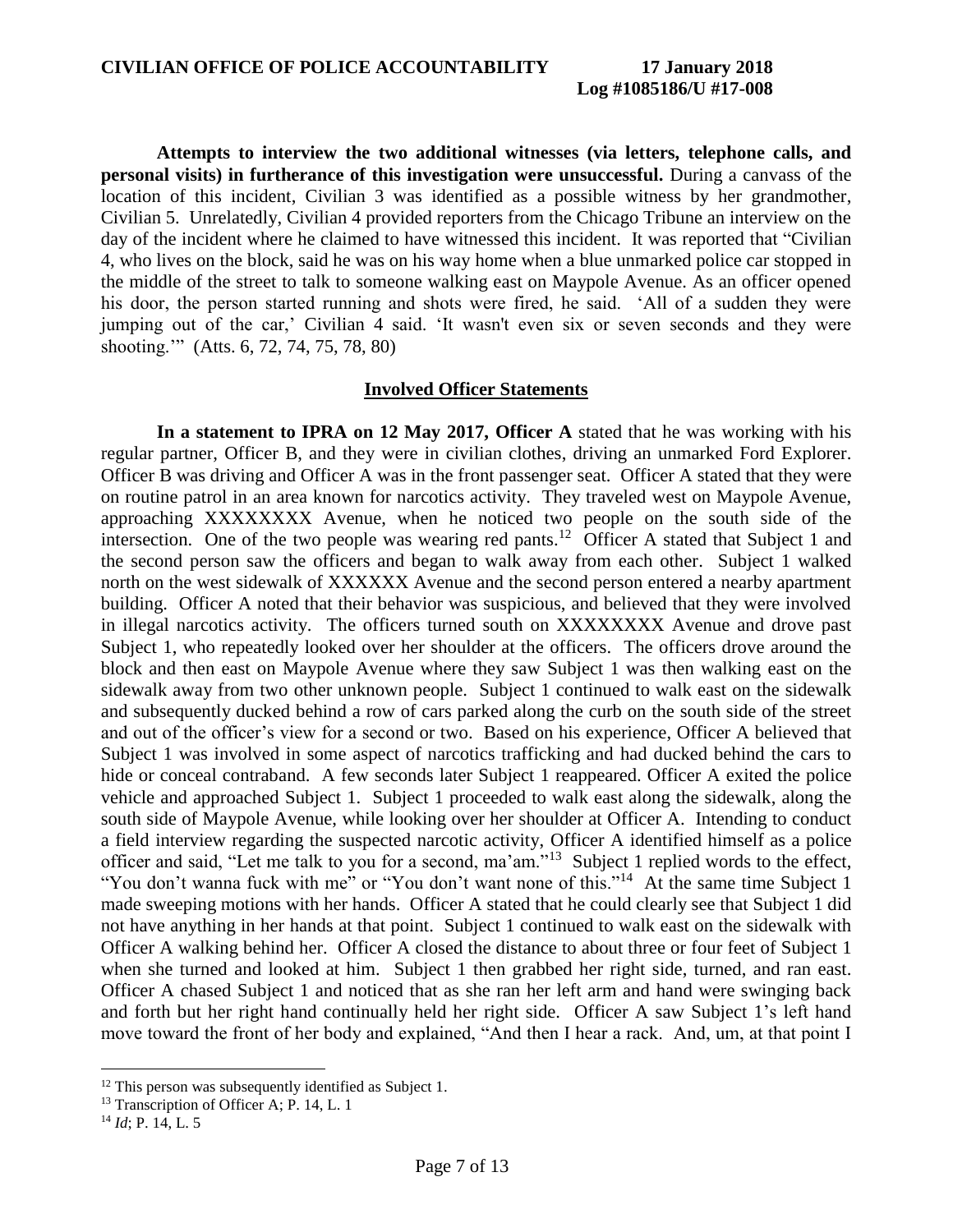### **CIVILIAN OFFICE OF POLICE ACCOUNTABILITY 17 January 2018**

### **Log #1085186/U #17-008**

knew she had a weapon because it's very consistent with a firearm when you chamber a round."<sup>15</sup> Officer A stated that although he did not see it, he recognized the sound of a round being cycled into the chamber of a semi-automatic firearm.

Subject 1 then partially turned in a clockwise direction and extended her right arm in Officer A's direction. Officer A saw Subject 1 pointing a semi-automatic handgun at him and immediately heard more than one gunshot. Officer A recalled seeing a muzzle flash, haze and smoke, but he did not feel the fired round strike him. Officer A stated that he immediately drew his firearm and discharged his firearm at Subject 1. Officer A stated that they were approximately three to four feet apart when the shooting began.

Subject 1 turned and continued to run east on the sidewalk. Officer A chased her and when she reached the corner of the building he heard additional gunshots. Believing Subject 1 was still shooting at him, Officer A returned fire. Subject 1 continued east along the bay doors of the building for several more feet before she stumbled and collapsed to the pavement and laid on her right side facing the street. Officer A approached her and could only see her left hand. Officer A holstered his firearm and handcuffed Subject 1. Officer B then drove up and stopped the police vehicle a few feet from them. Officer A added that he then utilized his radio to make notification of the shots fired and requested an ambulance for "the male offender," at which time Subject 1 told him she was a female. Officer A also added that Subject 1 looked at him and said, "Just kill me."<sup>16</sup>

Officer A stated that when he handcuffed Subject 1 he did not find her firearm on her. After she was handcuffed Officer A saw her firearm on the pavement nearby. Officer A stated that he did not see Subject 1 drop her handgun.

After Officer A handcuffed Subject 1 he stood up and noticed the bullet hole on the front chest of his protective vest. Officer A also noticed that his flashlight, which was in the center pocket on the front of his vest was damaged. Realizing that he had been shot, Officer A removed his vest to check himself for injury. Officer A was subsequently transported to Hospital A by ambulance for an evaluation. Officer A stated that the bullet did not penetrate his vest.

Officer A stated that he later learned that Officer B had also discharged his firearm at Subject 1. Officer A did not see, nor was he aware during the incident, that Officer B had discharged his firearm. (Att. 63)

**In a statement to IPRA on 18 May 2017, Officer B** stated that he was working with his regular partner, Officer A, and they were in civilian clothes driving an unmarked, Ford Explorer. Officer B was driving and Officer A was in the front passenger seat. Officer B stated that they were on routine patrol in an area known for narcotics activity. Officer B stated that he and Officer A were traveling west on Maypole Avenue when he saw two people standing on the west side of XXXXXXXX Avenue near a large empty lot. As the officers approached, one of the two people went inside a nearby house while the other<sup>17</sup> walked north on XXXXXXXX Avenue. Officer B stated that he turned left on XXXXXXXX Avenue and as he watched through the rearview mirror

<sup>15</sup> *Id*; P. 22, L. 6

<sup>16</sup> *Id*; P. 32, L. 20

<sup>&</sup>lt;sup>17</sup> NKA Subject 1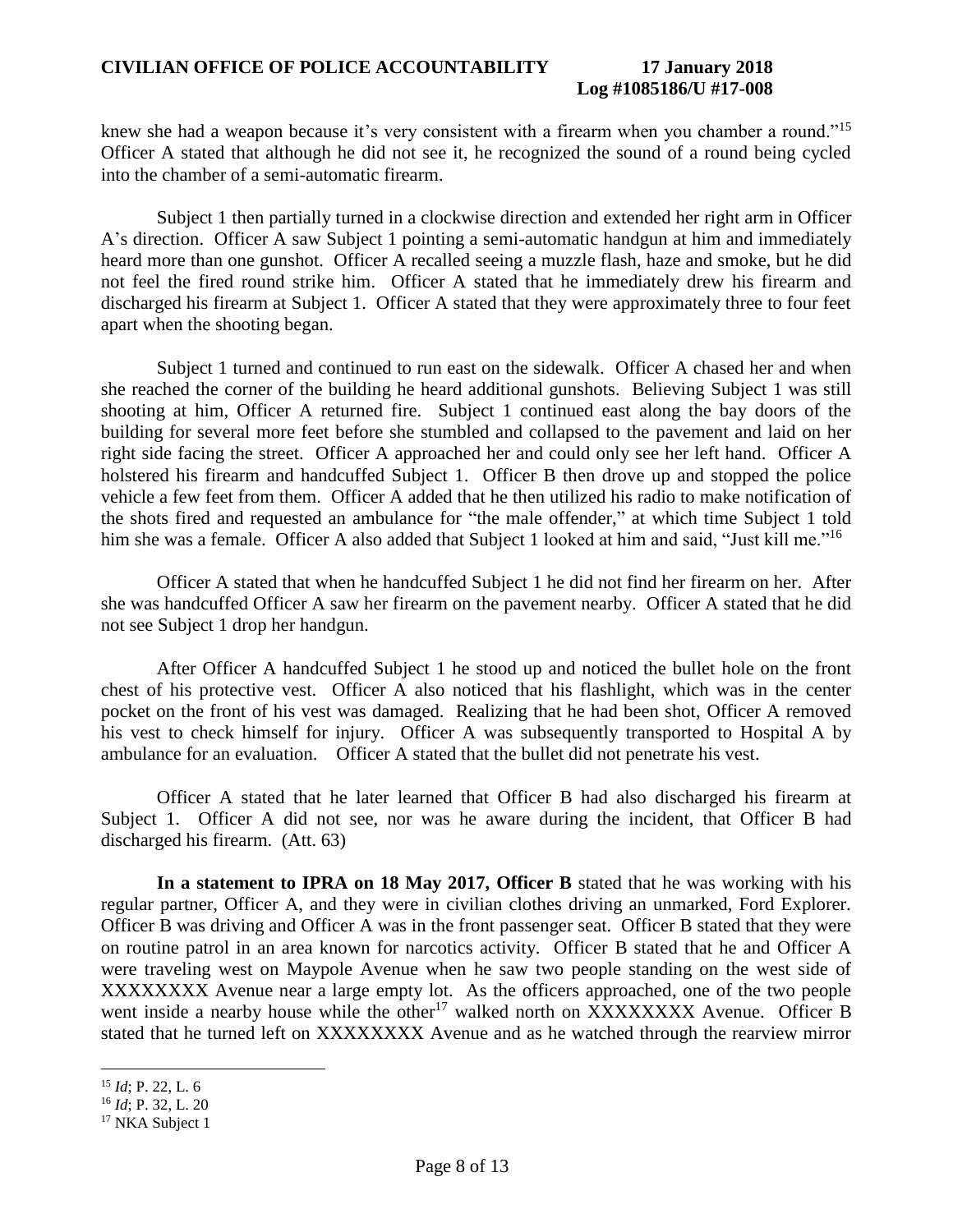# **Log #1085186/U #17-008**

he noticed Subject 1 repeatedly turn and look in their direction. Officer B drove around the block, and as they traveled east on Maypole Avenue he saw Subject 1 again. This time Subject 1 was walking east on Maypole Avenue.

Officer B stated that Subject 1 stopped and ducked down behind cars parked along the curb and driveway of the building on the south side of Maypole Avenue. A few moments later Subject 1 came back into view and continued to walk east on the sidewalk. Officer A then exited the police vehicle and approached Subject 1. Officer B remained in the police vehicle, heard Officer A say to her, "Let me talk to you."<sup>18</sup> Officer B did not hear anything else that may have been said at that moment. Officer B saw Subject 1 make a motion with her hands as if she was waving off Officer A. Officer B stated that when Officer A got within two or three feet of Subject 1, she took off running. Officer B stated that Subject 1 began running east on the sidewalk chased by Officer A. Officer B drove the police vehicle east on Maypole Avenue parallel to the foot chase. Officer B watched Subject 1 through the lowered front passenger's window.

Officer B saw Subject 1 produce a black, semi-automatic handgun from her right side. As Subject 1 continued to run east on the sidewalk, she twisted her upper body in a clockwise direction and extended her right arm behind her. Officer B stated that Subject 1 looked at Officer A and pointed her handgun at him. Officer B stated that Subject 1 and Officer A were only two or three feet from each other when she turned and pointed her gun at Officer A. Officer B explained that Subject 1 and Officer A were both running east on the sidewalk when she turned and pointed her gun at Officer A. Officer B stated that he then heard two gunshots in quick succession, and he realized that Subject 1 had shot at Officer A. Officer B added that he had initially believed Subject 1 shot Officer A in his face because Officer A immediately turned his head after the initial gunshots. Officer B stated that he did not believe Officer A drew his firearm prior to Subject 1 shooting at Officer A. Officer B stated that immediately after Subject 1 shot at Officer A, Officer A drew his firearm and shot at her. Subject 1 then turned and looked in Officer B's direction. Subject 1 then turned and pointed her gun in Officer B's direction. Officer B, who had continued to drive parallel to Subject 1, produced his firearm and discharged it through the open front passenger window of the police vehicle. Officer B stated that he held his firearm in his right hand when he discharged it two or three times. Officer B explained that Subject 1 continued to move east on the sidewalk in front of the building when she pointed her gun at him, Officer B, and he fired at her. When Subject 1 reached the corner of the building Officer B fired another two or three times at Subject 1. Subject 1 then collapsed to the pavement. Officer B put his vehicle into park and exited. As he ran around the rear of his vehicle he saw Officer A run up to Subject 1 and handcuff her. Officer B walked away from where Subject 1 and Officer A were as he looked for an accurate address so he could radio for assistance, and that's when he saw Subject 1's handgun on the ground in front of one of the bay doors of the building. Officer B stated that the gun was on the pavement along the path that Subject 1 ran, adding that he never saw her drop it. Officer B stated that he never touched Subject 1's gun, and to his knowledge neither did Officer A. Officer B radioed dispatch of the shots fired and requested an ambulance for Subject 1. After Officer A stood up, Officer B noticed the damage to Officer A's vest he described as "spots"<sup>19</sup> on the front of the vest, and realized his vest had stopped the fired bullet.

<sup>&</sup>lt;sup>18</sup> Transcription of Officer B; P. 16, L. 23

<sup>19</sup> *Id*; P. 38, L. 27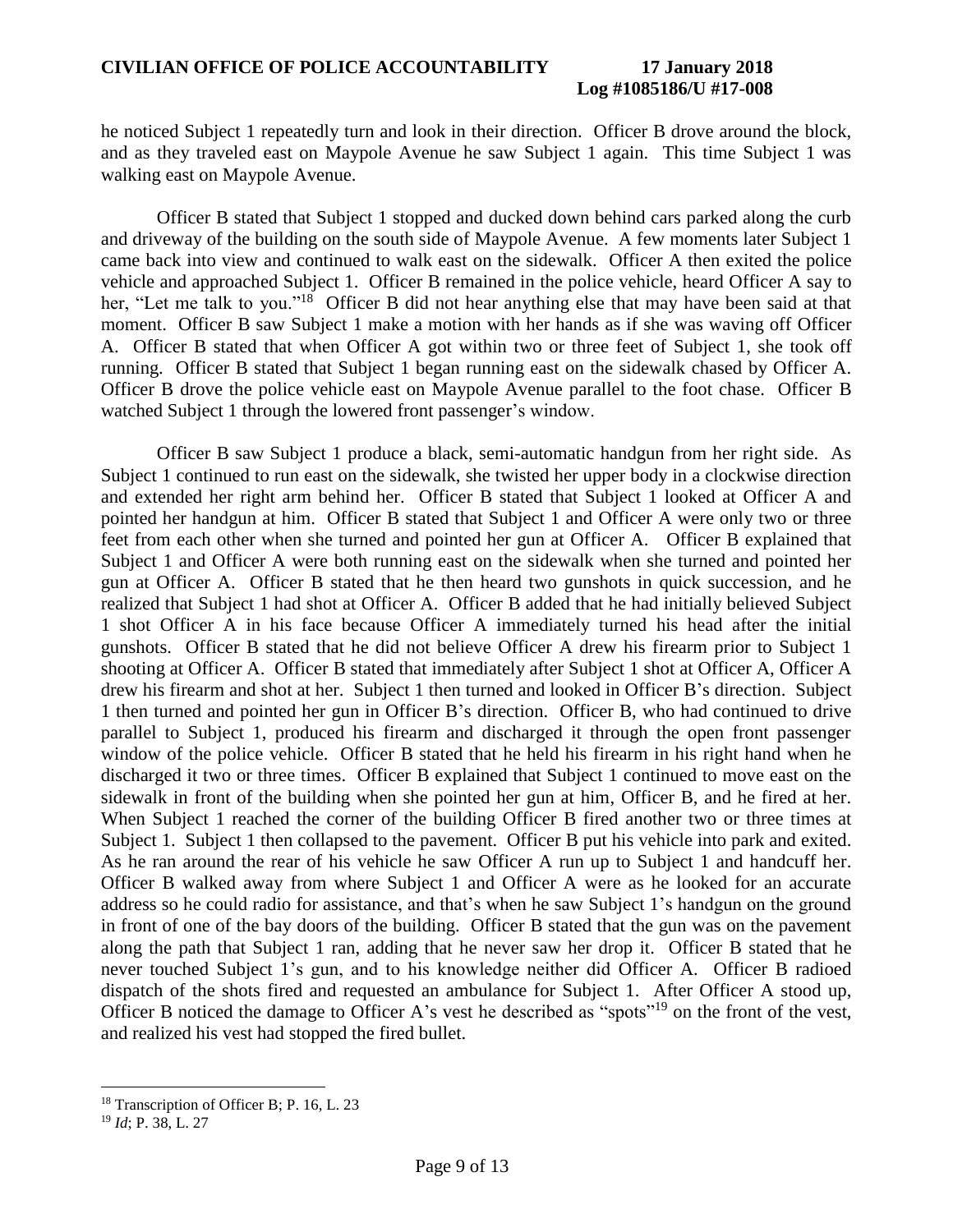#### **CIVILIAN OFFICE OF POLICE ACCOUNTABILITY 17 January 2018 Log #1085186/U #17-008**

Officer B did not know how many times Subject 1 discharged her firearm. Officer B stated that he did not know if Subject 1 fired her gun at him. (Att. 64)

Supervising Investigator Major Case Specialist

**ANALYSIS**

### CPD Policy, Illinois State Statute, & Constitutional Standards

This investigation found that Officers A's and B's use of deadly force was in compliance with Chicago Police Department policy and Illinois State statutes. According to the Chicago Police Department's General Order 03-02-03, III:

- A. "a sworn member is justified in using force likely to cause death or great bodily harm only when he or she reasonably believes that such force is necessary:
	- 1. to prevent death or great bodily harm to the sworn member or to another person, or:
	- 2. to prevent an arrest from being defeated by resistance or escape and the sworn member reasonably believes that the person to be arrested:
		- a. has committed or has attempted to commit a forcible felony which involves the infliction, threatened infliction, or threatened use of physical force likely to cause death or great bodily harm or;
		- b. is attempting to escape by use of a deadly weapon or;
		- c. otherwise indicates that he or she will endanger human life or inflict great bodily harm unless arrested without delay."

Officers A and B were on routine patrol when they observed a possible narcotics transaction. When they stopped to speak to Subject 1, one of the involved parties, she ignored the officer's commands and attempted to flee. Officer A followed her on foot while Officer B followed in the CPD vehicle, at which point Subject 1 produced a handgun and fired at Officer A, striking him in the chest. At that point, both Officer A and Officer B utilized deadly force against Subject 1, by firing their own handguns at Subject 1.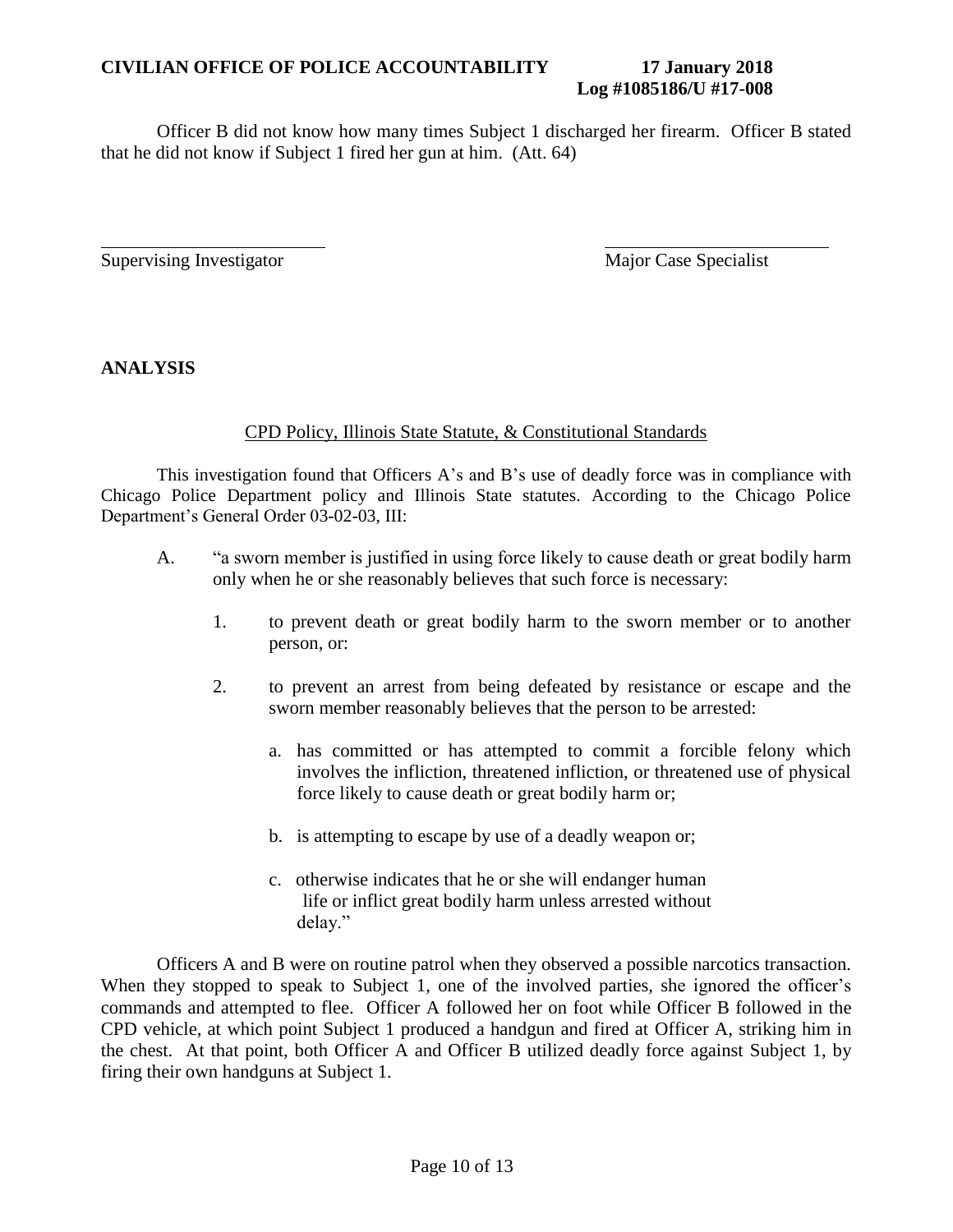#### **CIVILIAN OFFICE OF POLICE ACCOUNTABILITY 17 January 2018 Log #1085186/U #17-008**

A Chicago Police Officer is permitted to use deadly force based on: Chicago Police Department's Policy regarding the use of deadly force, Illinois State Statute, and applicable standards within the United States Constitution. Based on the totality of the circumstances, the officers were justified in using deadly force because it was reasonable for them to believe that they were in danger of death or great bodily harm, given that Subject 1 had already shot Officer A.

As police officers, Officers A and B were bound by the legal standard in Illinois regarding the use of deadly force, as codified in Illinois State Statute 720 ILCS 5/7-5. The pertinent part of the statute states that:

> …a peace officer, or any person whom he has summoned or directed to assist him, need not retreat or desist from efforts to make a lawful arrest because of resistance or threatened resistance to the arrest. He is justified in the use of any force which he reasonably believes to be necessary to effect the arrest and of any force which he reasonably believes to be necessary to defend himself or another from bodily harm while making the arrest. However, he is justified in using force likely to cause death or great bodily harm only when he reasonably believes that such force is necessary to prevent death or great bodily harm to himself or such other person…

In this case, given that Officer A had just been shot in the chest, it is clear beyond a preponderance of the evidence that Officer A reasonably believed that discharging his firearm at Subject 1 was necessary to prevent death or great bodily harm to himself, his partner, and any other persons that happened to be in the area.

However, it is true that Officer A and Subject 1 were exchanging gunfire within split seconds of each other, and it is entirely possible that Officer A actually fired his first round simultaneously with or a split second before Subject 1 fired at him. Officer A told IPRA that he saw Subject 1 walk as if she may have a weapon, then saw her left hand move to the front of her body and heard the sound of a round being racked into the chamber of a firearm. Officer A stated that that was the point that he knew Subject 1 had a firearm.<sup>20</sup> Subject 1 then turned, pointed her gun at Officer A, and fired. Given that Officer A had seen Subject 1's distinctive walk and heard the specific sound of a firearm racking, it is conceivable that Officer A fired earlier than he remembers. However, even if this is the case, Officer A's use of force is still within established case law and CPD policy.

Case law suggests that Officer A was justified in using deadly force at the moment he did, rather than waiting for Subject 1 to fire upon Officer A, Officer B, or anyone else in the area. At the point Officer A heard Subject 1 rack her firearm, Officer A was entitled to use deadly force to prevent Subject 1 harming or killing him or anyone else. Courts, in this jurisdiction and across the country, have repeatedly and broadly accepted the notion that officers are not required to wait to act until an armed person actually uses deadly force against the officer. *Montoute v. Carr*, 114 F.3d 181, 185 (11th Cir. 1997) (". . . an officer is not required to wait until an armed and dangerous felon has drawn a bead on the officer or others before using deadly force); see also *Long v. Slaton*, 508 F.3d 576, 581 (11th Cir. 2007), ("Even if we accept that the threat posed by Long to Deputy Slaton was not immediate in that the cruiser was not moving toward Slaton when shots were fired, the law

 $\overline{a}$ <sup>20</sup> *Id*; P. 22, L. 6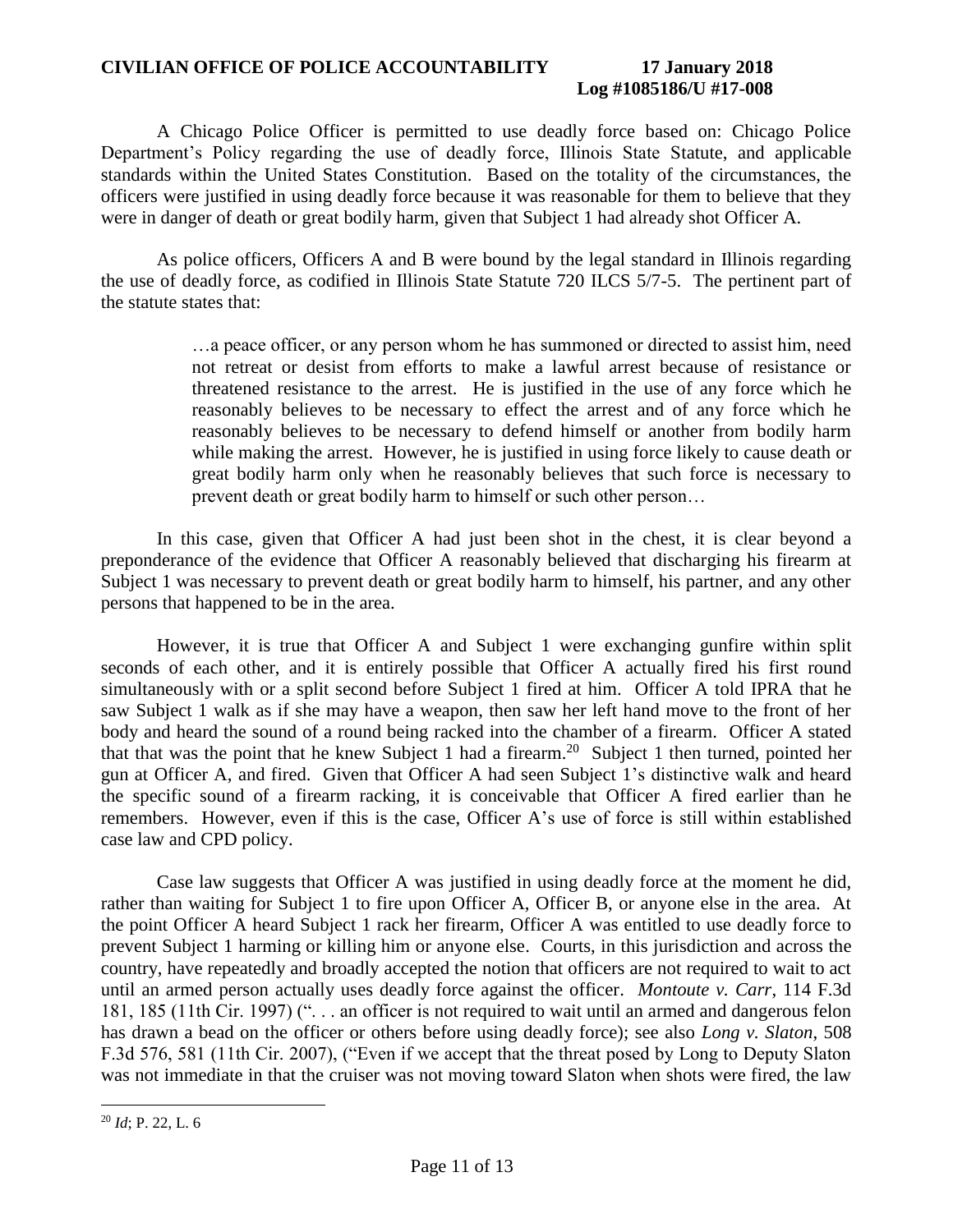does not require officers in a tense and dangerous situation to wait until the moment a suspect uses a deadly weapon to act to stop the suspect.")

Additionally, Illinois law regarding self-defense is relevant. Self-defense, available to all persons, is codified in Illinois State Statute 720 ILCS 5/7-1(a):

> A person is justified in the use of force against another when and to the extent that he reasonably believes that such conduct is necessary to defend himself or another against such other's imminent use of unlawful force. However, he is justified in the use of force which is intended or likely to cause death or great bodily harm only if he reasonably believes that such force is necessary to prevent imminent death or great bodily harm to himself or another, or the commission of a forcible felony.

Again, in this case, given that Officer A had just been shot in the chest, it is clear beyond a preponderance of the evidence that Officer A reasonably believed that discharging his firearm at Subject 1 was necessary to prevent death or great bodily harm to himself, his partner, and any other persons that happened to be in the area.

Lastly, determinations regarding the potential use of excessive force in the course of an arrest, investigatory stop, or other seizure are properly analyzed under the Fourth Amendment's objective reasonableness standard. The question is whether the officer's actions are objectively reasonable in light of the facts and circumstances confronting them, without regard to their underlying intent or motivation. *Graham v. Connor*, 490 U.S. 386, 397 (1989); *see Estate of Phillips v. City of Milwaukee*, 123 F.3d 586, 592 (7th Cir. 2003).

The following factors are instructive in making the determination of whether an officer's use of force is reasonable: (1) "the severity of the crime at issue;" (2) "whether the suspect poses an immediate threat to the safety of the officers or others;" and (3) whether he is actively resisting arrest or attempting to evade arrest by flight." *Graham*, 490 U.S. at 396 (*citing Tennessee v. Garner*, 471 U.S. 1, 8-9 (1985)). This reasonableness calculation 'must embody allowance for the fact that police officers are often forced to make split second judgments—in circumstances that are tense, uncertain, and rapidly evolving—about the amount of force that is necessary in a particular situation." *Graham*, 490 U.S. at 396-97. Consequently, "when an officer believes that a suspect's actions [place] him, his partner, or those in the immediate vicinity in imminent danger of death or serious bodily injury, the officer can reasonably exercise the use of deadly force." *Muhammed v. City of Chicago*, 316 F.3d 380, 383 (7th Cir. 2002) (*quoting Sherrod v. Berry*, 856 F.2d 802, 805 (7th Cir. 1988) (*en banc*) (omitting emphasis)).

In this case, a full legal analysis is unnecessary: Subject 1 had already shot Officer A in the chest, a potentially fatal wound which happened to be mitigated only due to being partially deflected by Officer A's ballistics vest and flashlight. There is no doubt, based on Subject 1's actions, that she intended to kill Officer A. Therefore, Officers A's and B's use of deadly force against Subject 1 was objectively reasonable, and thus, WITHIN the policy of the Chicago Police Department, as well as in compliance with Illinois state statutes and the applicable standards within the United States Constitution.